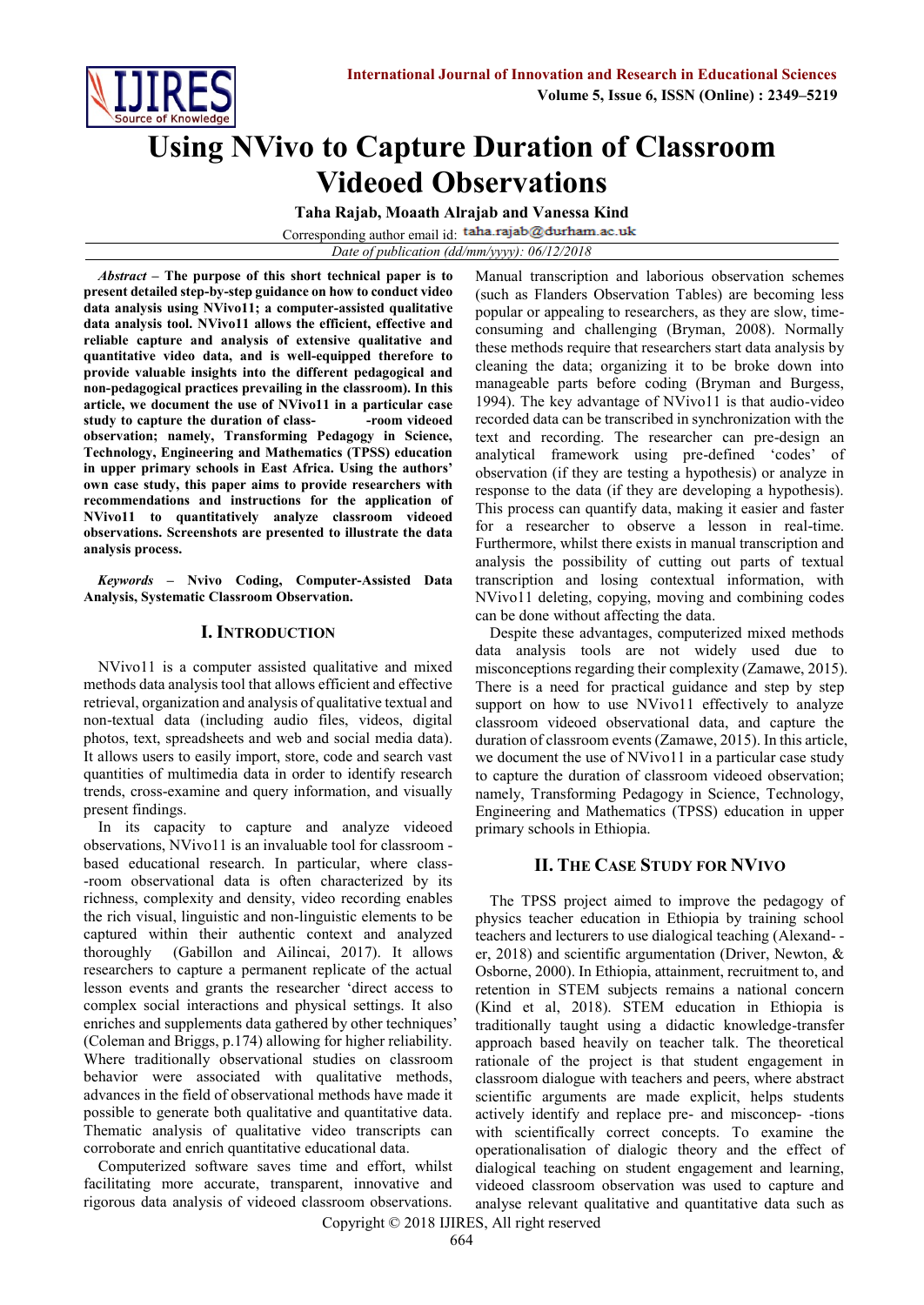

speaker, duration of talk and type of talk (question, response, feedback or group work), non-verbal communication and contextual information. The findings of the project could have implications for national, regional and organisational science education policy in Ethiopia.

The study used a large quasi-experimental design to examine and compare the effect of a dialogical teaching training intervention on the physics teaching practice of both pre-service and in-service teachers. The intervention was implemented in 60 schools allied to six colleges of teacher education (CTEs) in northern, middle and southern Ethiopia. The effect on teaching practice and student learning was investigated using mixed methods, combin- ing classroom videoed observations with pre- and post- tests, interview data and questionnaires (Kind et al, 2018). The study was later extended to train 60 female STEM teachers in rural and deprived areas of Addis Ababa to explore mediating social, economic and cultural barriers to the intervention.

130 video-recorded physics lessons from Ethiopia were transcribed, coded and analysed using NVivo11. Lessons lasted on average 53 minutes. All lessons were videorecorded with two cameras showing the whole class (camera at the front) and the teacher (camera at the back), to capture contextual information such as the seating arrangement, teacher/student facial and body gestures, classroom environment, resources and facilities. The teacher camera had a fly microphone placed on the teacher to increase transcription precision. No coding was undertaken in the classroom to minimise the influence on teaching practice. Teaching was a combination of Amharic and English, but all transcripts were made in English.

NVivo11 was particularly applicable and effective for the research design, questions, aims and practical considerations of the TPSS project. First, NVivo11 facili- tated the capture and analysis of both quantitative and qualitative measures of dialogical teaching, such as duration of talk, action of an observed object, speaker and type of talk (question, response, feedback or group work). It also allowed the measurement and analysis of contextual, nonverbal indicators of student engagement alongside quantitative indicators of student attainment, to develop reliable evidence for researchers, practitioners and policymakers in Ethiopia. Second, NVivo's capacity to crossexamine themes across different data sets assisted the comparison of CPD teacher training interventions, and the comparative analysis of the socio-cultural factors impacting on female teachers from deprived rural areas. Third, NVivo's coding report function and visual presentation of data may enable effective dissemination, engagement and involvement of the Ethiopian educational research and practice community to contribute to sustainable changes in attitude toward STEM education. Fourth, NVivo was efficient for synthesizing, storing and sharing vast amounts of data from a large and diverse sample across geographically distant locations. It has built-in facilities that allow people from different geographical spaces to work on the same data files at the same time through a network.

# **III. OVERVIEW OF OBSERVATIONAL DATA ANALYSIS SOFTWARE**

Whilst there are a few software tools that help researcher in the process of data collection, coding, analysis and management, for this project NVivo11 was considered the most efficient and effective. The list below is selective and not exhaustive.

#### *The Observer XT*

Developed by Noldus, Observer XT is mainly used for behavioral coding and analysis. Researchers can choose to collect, code and analyze observational data live using the software, or video-record the data for subsequent data analysis. Noldus Observer XT helps the researcher with developing the coding scheme, data entry and management, analyzing data and checking interrater reliability analysis. Coded data can be visualized to check the trend of behaviours. Coders can use variables to label the intervention or control group, assign ID to subjects, name the coder or observer and note other important variables (Snell, 2011; Ducharme & Arcand, 2009). A powerful feature of the Observer XT is the ability to extract parts of each videoed lesson at any time.

## *Observational Data Coding System (ODCS)*

Developed by Maclin and Maclin's (2005), this software is adopted for collecting and coding data from classroom settings. It is flexible, customizable, free, user-friendly, efficient, and Windows-based. OCDS can read a variety of media files such as audio and video recorded data, and can also be used in real time while collecting data on field observations. ODCS offers much potential in terms of observational research and as teacher professional development and analysis tool. The program consists of a control panel that trained observers can code with a variety of variables and factors via buttons on the screen.

#### *ECOVE Observer, eWalk (Media\_X), iObservation, Observation 360, eValu Wise, and Observe4Sucess*

Besides the data analysis software above, there are different web-based classroom observation tools that aim at enhancing and improving teacher effectiveness. These software tools often help school management team to record their classroom observation during their classroom visits; referred to as 'walkthroughs'. The school leaders can later share the information with the observed teachers to foster their professional development. The following options are available at the market: eCOVE Observer, eWalk, MediaX, iObservation, Observation 360, eValuWise, and Observe4Sucess.

In the UK, there are also a few classroom observation tools such as Lessonbox, IRIS Connect, iObserve, and VUWBO App. These tools use video-technology as a powerful continuous professional development (CPD) and reflection tool. These tools are mostly teacher-led, allowi- ng to create an online account and view their teaching in their own private space and time for self-reflection and selfcriticality. These tools aim, in this way, to change the very nature of interaction between the observer and the observed as post-observation discussions become more reflective and collaborative and less invasive and defensive. The majority of these digital tools can be either used online (streamlining)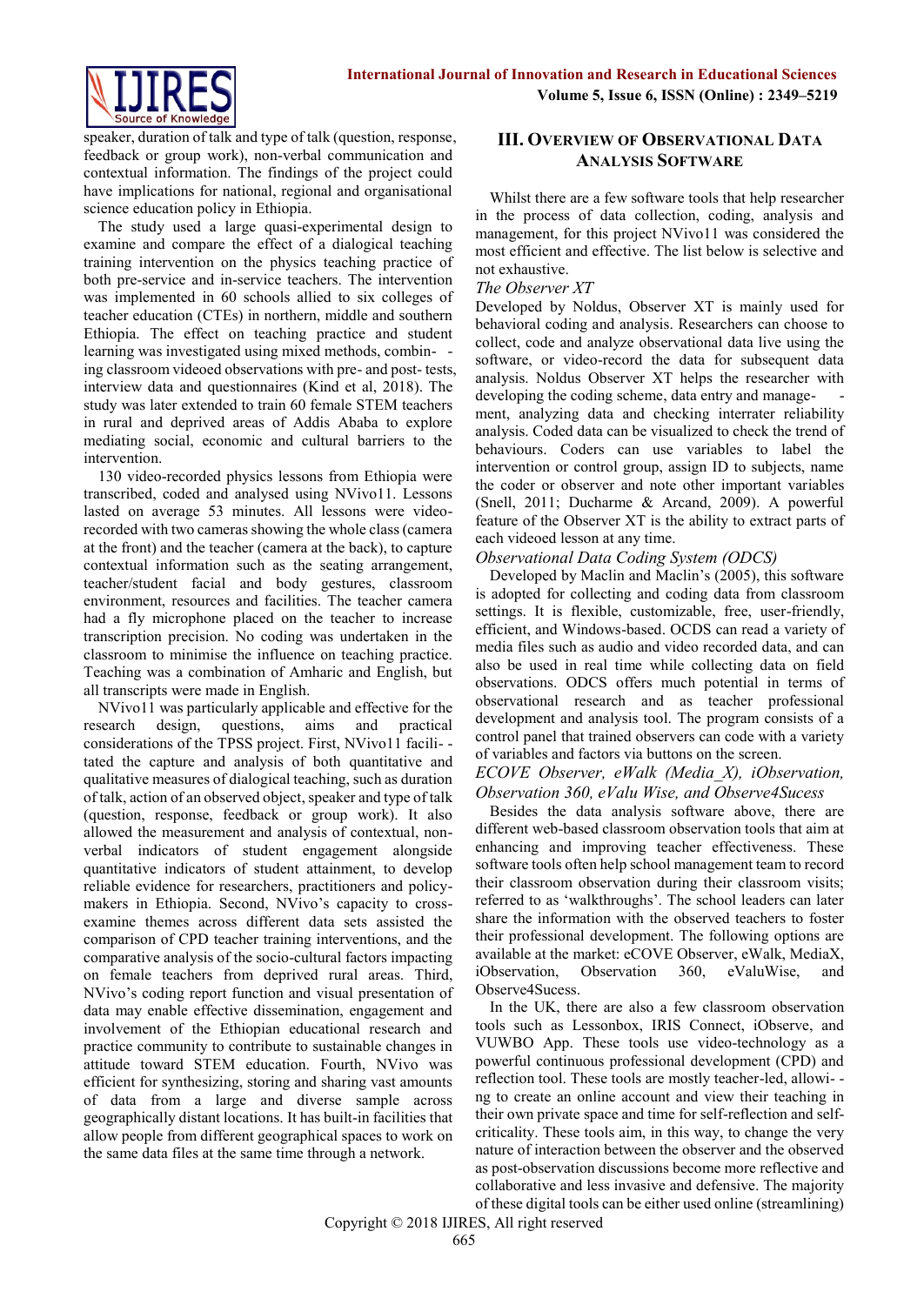

offline (stand-alone software). However the main purpose of these tools remains formal and informal evaluation of classroom observation.

# **IV. NVIVO: BEYOND QUALITATIVE DATA ANALYSIS**

While some writers believe that computer assisted data analysis software such as NVivo could steer researchers in a certain way, others point to the many advantages that the software could serve to the researchers, such as saving effort and time, and facilitating accurate and transparent data analysis (AlYahmady & Alabri, 2013; Richards & Richards, 1994; Welsh, 2002, Rosaen et al. 2008). Welsh (2002) argue that software like NVivo is based on approaches linked to grounded theory where 'data speaks for itself' and theories are born out of data. Therefore, where other software can influence the research design, the strength of NVivo lies in its compatibility with a wide range of qualitative research designs and data analysis methods, such as discourse analysis, action research, grounded theory, conversation analysis, ethnography, literature reviews and phenomenology.

# **V. PRACTICAL CONSIDERATIONS ON FILE ORGANISATION, NAMING AND STORING**

An important and critical matter when working on a specially large project that involve tens of schools and hundreds of recordings on more than one cycle is the matters of file orgnisation, labeling, and storing. In the TPSS project lessons were recorded using SD cards inseted into video cameras and every recording was downloaded and labelled following this format Educational\_Local\_Authority\_Area\_TeacherName\_FullDa te Teacher/Student Camera Pre/Post Group (Interventio n/control). After that, each teacher was assigned a code or number and saved under. Data was backed-up and saved on an encrypted data storage device. Whenever possible, data should be transferred to the institution secure e-cloud service. In order to capture the duration of talk/action of an observed object, the transcribers need to try to separate speakers and locate each in a separate row.

# **VI. HOW TO CAPTURE DURATION USING NVIVO**

In the TPSS project, videos were already transcribed by Ethiopian trained coders using the NVivo transcribing feature, having imported the audio/video file from the data tab. After that, the file is turned into editing mode. From the 'Media' tab there are three options in the Play Mode section; 'Normal' which works with media and transcript as separate files, Synchronize which synchronise the media with the transcript, and Transcribe which enable transcribing the media. When opening the media file for coding, the coder might need to update the location of the media file (audio or video).

From the Media tab, untick the 'waveform' option. Then, you can either create nodes using a pre-agreed and designed

coding scheme or you code as you go. In the TPSS, we defined and designed the codes/nodes that we needed in advance, based on our research questions. Only one file is coded at a time and a coding scheme was entered for each unique file. To create a coding scheme, you need to choose 'nodes' tab from the lower-left panel. Then, you need to right-click in the node space to create the required codes. We did not create parent-and-child nodes. Every node stood on its own right.

After creating the coding scheme, the file is almost ready to be coded and duration to be captured. In order for us to keep a back-up of the transcript, we created a Word file for each transcript. This was done by right-clicking on the transcript. Then, you choose 'export video transcript' and in the next window of export options, you choose transcript (.doc .dox .rtf). Coding is normally carried out using the synchronize button where media and transcript are synchronized. After hearing the exchange, the coder needs to decide the type of code it is.



Fig. 1. Duration captured and visualised in NVivo timeline.

In the TPSS project, we categorised audio data into the speaker and type of talk (question, response, feedback, group work, etc.) as shown in Figure 1. To code, you drag the selection to the pre-defined code and drop it. In order to be able to view what has been coded, you need to go to 'view' bar and choose 'highlight>coding for all nodes' and also go to 'coding stripes > all nodes coding'. Coding the selected text of transcript only does not capture the duration. In the TPSS project, duration of speech was an important indicator of the operationalisation of dialogical teaching. To record duration, go to waveform ruler and select timespan by left-clicking on the ruler and then dragging and dropping the selected timespan in the corresponding code. By coding the transcript, a highligh- -ted stripe appears on the waveform that corresponds to the timespan of the selected transcript. Ideally, each transcript will correspond and synchronise to the speaker. However, if more than one speaker is transcribed within the same row/box, the coder can insert a row and copy the timestamps and manually change them to separate the different speakers and code them correctly. For the NVivo project, no transcript box was left empty. Words such as 'inaudible' or 'silence' were inserted in to the transcript box in order to make coding and analysis more precise.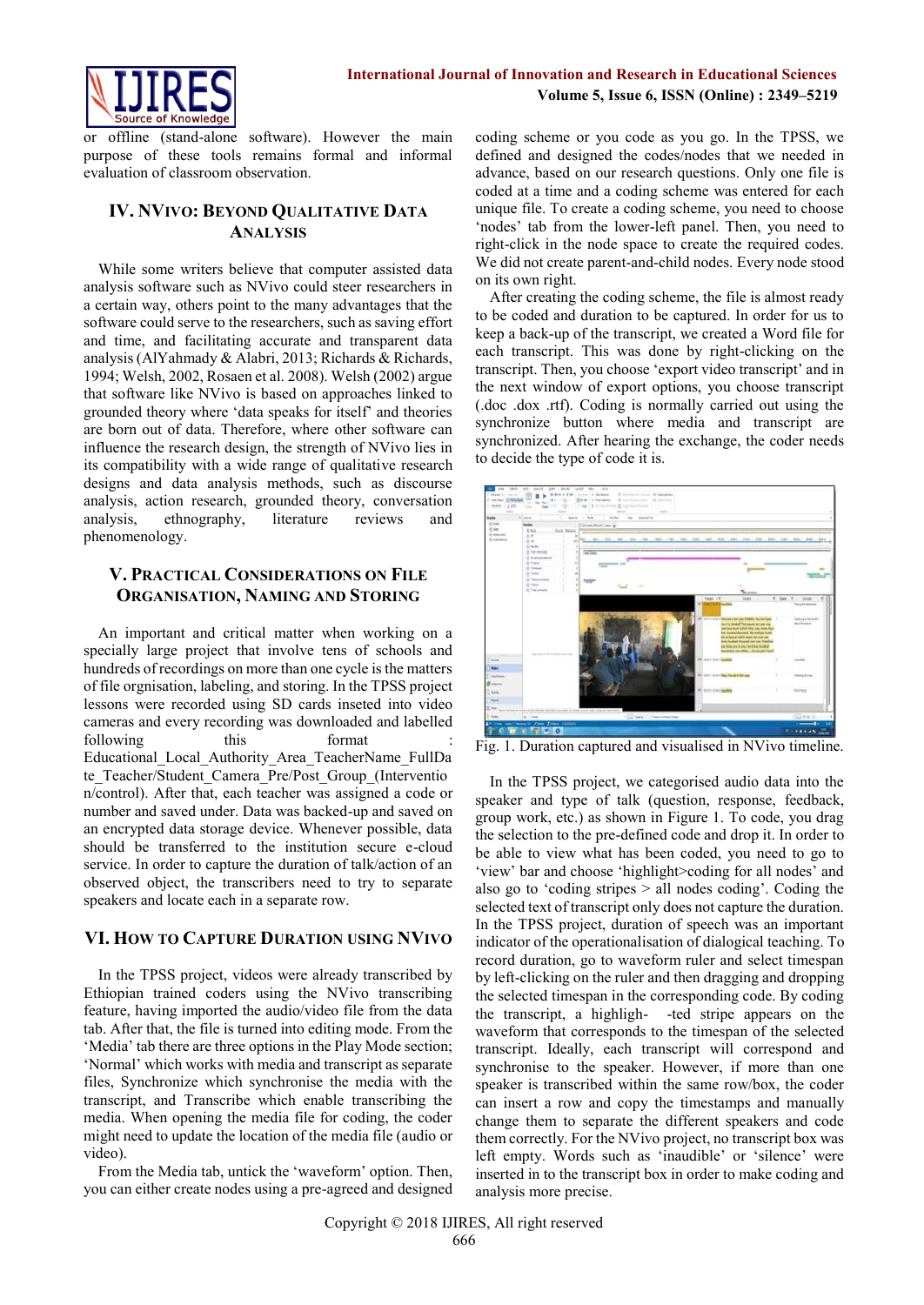

# **VII. CREATING CODING REPORT**

While coding, NVivo is normally set to save changes every 15 minutes. However, whenever you click on 'save' button coding stops and you have to click on 'play' to resume coding. Having finished coding, a node summary report can be produced showing the duration of each move/code within the media file. To produce the report, you need to go to 'reports' section in the lower left-hand corner of NVivo and double click 'node summary report'. You can either filter the results or leave the option unticked (which we did for TPSS project). After that, NVivo will produce the report in a separate link next to the transcript. The report gives the number of the following: sources, references, words codes, and paragraphs. Most importantly, it gives the duration coded for each move. Now, you can export the result of the report by right-clicking on the report and choosing the option 'export report results'. Then you can choose what format you want the report to be in i.e. Word or Excel. In our project, every coded file was saved twice one in Excel and one in Word. Duration data from the exported files can be then transported to either an Excel spreadsheet or direct to SPSS for further analysis as seen in Figure 2 below.



Fig. 2. Creating coding report on NVivo.

## **VIII. CONCLUSION**

NVivo enabled reliable analysis of TPSS video recordings, allowing the researchers to quantitatively measure and analyse non-verbal contextual indicators of student engagement and, in doing so, test dialogic theory (i.e. one of the projects main objectives). The software enables clear visual presentation of data analysis. This was useful for TPSS because 1.) The 'potential to scale up to a national level' will require the presentation of reliable and accessible evidence for MOE policy makers & 2.) It will enable the dissemination, engagement and involvement of the Ethiopian research community to contribute to longterm change in attitude to STEM education (i.e. one of the projects main objectives). Practically, the software was useful to efficiently synthesise, store and share huge amounts of data across geographically distant locations. Through TPSS, it was possible to develop NVivo's capacity to cross-examine themes across different data sets. This feature was useful to this project where we had several subsets of data.

#### **REFERENCES**

- [1] Alexander, R.J. "Developing dialogue: genesis, process, trial", *Research Papers in Education*, (2018) 33(5).
- [2] AlYahmady, H.H. and Alabri, S.S., (2013) 'Using NVIVO for data analysis in qualitative research', *International Interdiscipli- -nary Journal of Education*, 2(2), pp.181-186.
- [3] Bryman, Alan & Burgess, Robert G. (1994). *Analysing Qualitative Data*. London: Routledge.
- [4] Coleman, Marianne and Ann R J Briggs (2005). *Research Methods in Educational Leadership and Management*. London: Sage.
- [5] Ducharme, A. Daphne and Arcand Isabelle (2009). "Using Noldus Observer XT for research on deaf signers learning to read: An innovative methodology" in *Behaviour Research Methods*, 41 (3), 833-840.
- [6] Driver, R, Newton, P & Osborne, J (2000) "Establishing the norms of scientific argumentation in classrooms" in *Science Education Journal*, vol. 84, no. 3, pp. 287 - 312.
- [7] Kind, P., Kind, V., Basheh, M., Atnafu, M., Michael, K. & Alemue, P. (2018). "Describing the knowledge gap between intended, implemented and attained curricula in Ethiopian physics teacher education". Journal article submitted and accepted in *COMPARE: A Journal of Comparative and International Education* (forthcoming in December 2018).
- [8] MacLin, O. H., & MacL in, M. K. (2005). "Coding observational data: A software solution" in *Behaviour Research Methods*, 37, 224-231.
- [9] Richards, Lyn & Richards, Tom (1994). 'From filing cabinet to computer'. In Alan Bryman, & Robert G. Burgess (Eds.), *Analysing Qualitative Data* (pp.146-172). London: Routledge.
- [10] Rosaen, C. L., Lundeberg, M., Cooper, M., Fritzen, A., & Terpstra, M. (2008). Noticing noticing: How does investigation of video records change how teachers reflect on their experiences? *Journal of Teacher Education*, 59(4), 347–360.
- [11] Snell, J. (2011). 'Interrogating video data: systematic quantitative analysis versus micro - ethnographic analysis'. *International Journal of Social Research Methodology*, 14(3), 253 – 258.
- [12] Welsh, Elaine (2002). 'Dealing with Data: Using NVivo' in *Qualitative Data Analysis Process*. V3, No. 2, Art. 26.
- [13] Zehra Gabillon, Rodica Ailincai (2017) 'Using Video Recorded Corpus to Analyze Classroom Interactions in Elementary School EFL Classes.' *International Teacher Education Conference* 2017 (paper published in *TOJET* Special Issue for ITEC 2017, pp. 949- 969), Aug 2017, Harvard University, Cambridge, MA, United States.
- [14] Zamawe, F.C., 2015. 'The Implication of Using NVivo Software in Qualitative Data Analysis: Evidence-Based Reflections. *Malawi medical journal: the journal of Medical Association of Malawi*, 27(1), pp.13–5.

#### **AUTHORS PROFILE'**



#### **Taha Rajab, PhD, Research Fellow**

Dr Taha Rajab is a Research Fellow at the School of Education, Durham University, UK. Prior to his appointment at the School of Education, Taha worked as a Research Fellow in the Institute for Effective Education (IEE) at the University of York where he was involved in an EEF-funded project which looked at improving the q-

-uality of classroom talk as a means of increasing pupils' engagement, learning, and attainment. His research interests include dialogic teaching, research methods, teacher professional development, EFL, and classroom learning in developing countries. Taha taught semantics, applied linguistics and Arabic at Manchester Metropolitan University. He holds MA in Sociolinguistics from the University of Leeds. He also taught modules on language acquisition, learning through talk, Intercultural Communicative Pedagogies, semantics and teaching methodology at higher education level.